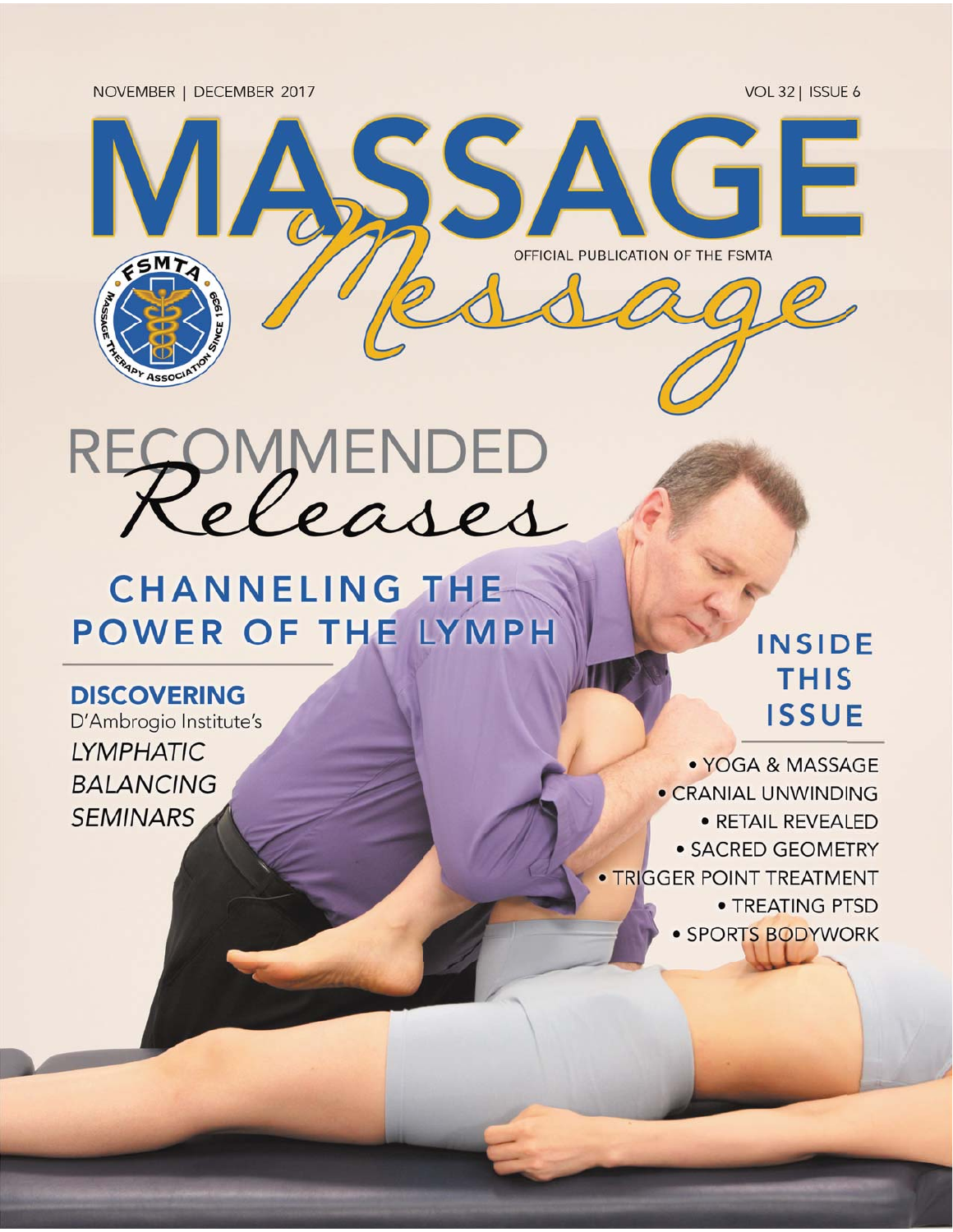

# **Lymphatic balance of the orthopedic patient**

Many practitioners consider lymphatic drainage to be a specialized set of techniques that do not factor into daily practice. Many believe these specialized techniques only apply to clients with lymphedema and involve extensive taping or complicated draping. This belief may have even prevented you from incorporating specific lymphatic work into your treatment. However, adding a principle based approach to balancing the lymphatic system is easier than you think and may be the key to getting lasting results for those difficult clients who are not responding to your current treatment protocol.

One of the basic tenets of osteopathic medicine in the hierarchy of healing is the principle that the movement of fluids is essential to the maintenance of health. Perhaps an even more important concept is that drainage must precede supply. Although this concept refers to the drainage of venous blood as a preparation for the delivery of arterial blood, we could also apply it to the lymphatic system and the important role it plays in tissue purification, fluid balance, immunity and digestion. Dr. Andrew Taylor Still, the father of Osteopathy, emphasized that the treatment of the lymphatic system was vital for the treatment of disease, and the maintenance of health and homeostasis. He stated, "We strike at the source of life and death when we go to the lymphatics".

Lymphatic Balancing builds on the principle based concepts of Dr. Still, while incorporating the use of gentle, rhythmical pumping techniques to encourage the healthy flow of lymph. First developed by Earl Miller DO, the lymphatic pump is a manual technique that makes the use of both long and short levers to re-establish the rhythmical flow of lymph. Practitioners can easily integrate these pumping techniques into a multitude of manual treatment approaches without the need for special draping or taping. It is a non-invasive approach in which the risk to benefit ratio is exceptional.

## The Lymphatic System

The lymphatic system is made up of a network of thin tubes (lymph vessels) that run throughout the body and oval-shaped organs (lymph nodes) that collect and filter lymph. Daily, approximately 30 liters of fluid, filled with oxygen and nutrition, filters out of the capillaries and into the interstitial spaces. Of that, 27 liters returns to circulation, and the remaining 3 liters drains into the capillaries of the lymphatic system. Before draining into the lymphatic system, the fluid cleans the extracellular spaces of particulate matter, exudates and bacteria. Lymph vessels collect and filter this fluid, now called lymph, through lymph nodes

before directing it toward blood vessels near the heart, where it re-enters blood circulation. This helps to maintain normal blood volume and pressure, and prevents edema, the excess accumulation of fluid around tissues.

The proper functioning of the lymphatic system is critical to our body's ability to detoxify and regenerate tissues. The lymphatic system filters out toxins and foreign substances, recovers crucial substances that have escaped from the blood, and helps maintain a healthy immune system. If the lymph circulation stagnates due to injury or infection, toxins accumulate and cellular metabolism is significantly compromised. This results in an increase in acid and toxins within the tissues causing pain, tension, and edema. In order to promote and restore proper tissue healing and pain-free movement, these substances, along with the edema, need to quickly be removed from the interstitial fluid.

History and Development of Lymphatic Balancing

The history of lymphatic drainage techniques dates to the late 1800's when faculty at the first osteopathic college in Kirksville, Missouri began research on distribution within the vascular and lymphatic systems. In 1922, Dr. Frederic Millard DO, one of Still's students, published Applied Anatomy of the Lymphatics which led the way for further research and development of specific techniques aimed at treating the lymphatic system. Dr. J Gordon Zink DO expanded on the work of Millard to include the Respiratory-Circulatory model. This model places special emphasis on the influence of fascial restrictions and the importance of pressure differentials in the body cavities on the flow of venous and lymphatic return. Lymphatic Balancing builds on the foundation laid by these early Osteopaths and expands on the later work and teachings of Dr. Emil Vodder (Vodder Method), Bruno Chikly MD (Lymphatic Drainage Technique), Dr. Albert Leduc PT, PhD (Leduc method) and osteopathic lymphatic pumping techniques.

Lymphatic Balancing was designed by Dr Kerry D'Ambrogio to treat excess fluid, swelling, or lymphatic stagnation in the cranium, spine, rib cage, visceral system, and the upper and lower extremities. These techniques can be applied to a wide range of clientele within the orthopedic  $\stackrel{\scriptscriptstyle\mathsf{c}}{>}$